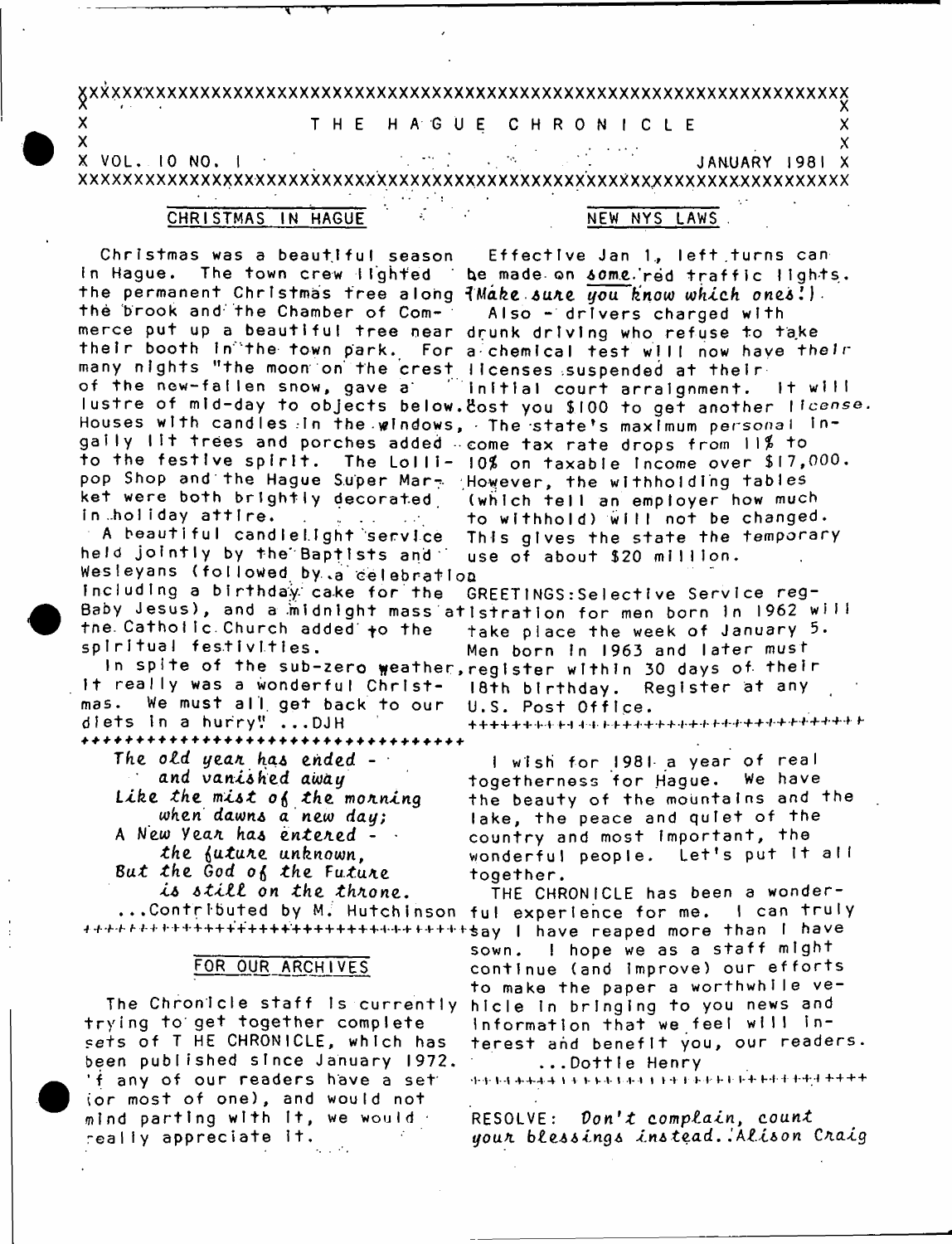## TAX COMPARISONS

Hague tax bills were sent out December 29, 1980. This year Hague's full value tax assessment rose by \$5,030,432 to \$40,964,449 - nearly 14%. Hague's current problem is our equalization rate. In 1980 the rate was 63.72%, a drop of 7.42% from the 1979 rate of 71.14%. The equalization rate affects all of our taxes school tax, county tax, town tax, etc.

The equalization rate is: "The statistical determination based on · extensive sampling by the State Board of the average level of assessment in an assessing unit; that is, the average percentage of full value at which assessments are established."

"...Equalization rates, can only distribute tax burdens fairly between and among municipalities. The equalization process does not eliminate the tax impact of. assessment between and among individual properties."

|                       | Equalization<br>Rate<br>$\sim$ 10 $\pm$ |           |       | County<br>Tax | Town<br>Tax | School<br>Tax |         |         |
|-----------------------|-----------------------------------------|-----------|-------|---------------|-------------|---------------|---------|---------|
| <b>TOWN</b>           | 1981.                                   |           | 1981  |               | 1981        |               | 1980    |         |
| <b>Bolton</b>         | \$63.51                                 | $-5.2$ \$ | .04   | $-9.6$        | 4,89        | $-14$         |         |         |
| Chester               | 113.09                                  | $-2.7$    | .58   | $-12.1$       | 6.35        | - 1           |         |         |
| Hague                 | 63.72                                   | 10.4      | .03   | $-4.6$        | 7.25        | $+4.8$        | \$21.38 | $+10.3$ |
| Horicon               | 51.51                                   | $-6.6$    | .28   | $-8.5$        | 12.67       | $+20.5$       |         |         |
| Johnsburg             | 10.67                                   | $-7.3$    | 6.15  | $-7.8$        | 50.93       | $+67.8$       |         |         |
| Lake Luzerne          | 10.06                                   | $-7.3$    | 6.52  | $-7.8$        | 59.39       | $+6.7$        |         |         |
| Stony Creek           | 6.47                                    |           | 10.14 | $-3.2$        | 42.61       | $+3.1$        |         |         |
| Thurman               | 5. I 4                                  | $-2.6$    | 12.76 | $-14.4$       | 119.04      | $+9.2$        |         |         |
| Warrensburg           | 54.81                                   | $-2.4$    | .20   | $-14.9$       | 9.54        | $+3.5$        |         |         |
| (1980)<br>Ticonderoga | 16.72                                   |           |       |               |             |               | 81.55   | $-10.4$ |

In1982, under the guidance of Richard Bolton, Supervisor, the most important problem for The Town Board to solve is the determination of the proper assessment hate for the town - the rate that will give Hague taxpayers the fairest tax burden.

The Hague tax nate seems equitable under current circumstances. Insurance, as usual, has been a constantly increasing cost. The Board has felt that the Hague Road crew, whose work is their primary so ree of income should be raised to compensate for their increased cost of living. Otherwise costs have been held well in Line. There were no serious objections raised at the public hearing on the proposed budget November 6, the the

The taxes for the lighting district (along route 9N from the boat dock to the end of the Lawrence property; Holman Hill, Fitzgerald Hill, Lakeshore Terrace and up Route 8 to the Al Perkins property) are paid for only by residents who live in the special lighting district.

The fire protection taxes rose from .00032 to .00047. While this was an increase of .00015, almost 50%, it increased the tax rate only 5.37%. Compared to the fire protection service we received from Ticonderoga prior to 1948 and the reduction in our insurance rates, this increased payment seemed entirely justified for the excellent fire and ambulance service that this fine Fire Department, which is completely voluntary, has served Hague so faithfully for more than 32 years. Fire protection in other adjacent towns are:

Bolton - .96; Chester - 3.00 (3 districts); Hague - .47; Horicon - .62; Johnsburg - 22.20 (2 districts); Lake Luzerne - 4.87; Stony Creek - 8.66; Thurman -  $E.43$ ; Warrensburg - 2.75 (2 districts).,..JTH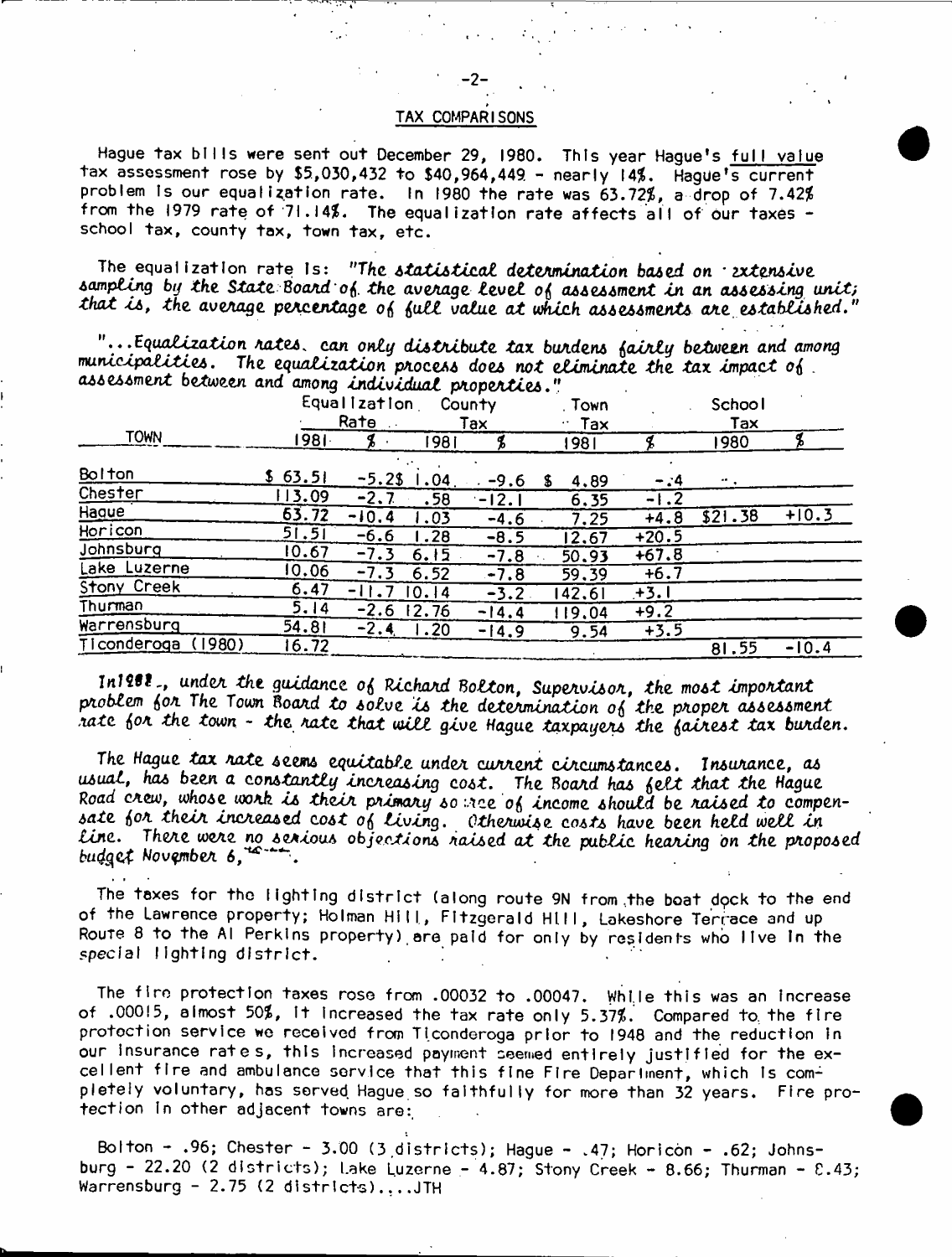# **FROM OUR SUPERVISOR**

 $\mathcal{L}_{\text{eff}}$  :

**From Dick Bolton's newsletter of December 22 comes the following Information for those who were not fortunate enough to receive this communication;**

"In anticipation of the fast approaching New Year, I would like **to begin 1981 by w is hing you all** a Happy New Year, and I hope every **one has a-very Merry Christmas with their families and loved ones.**

**"...The Town Board worked dili**gently to keep property taxes in line, and I think they did a tremendous job in holding down the budget to a minimum tax raise. In**flationary raises (Insurance, work**men's compensation, fuel, heat and **electricity) made the task of a balanced budget Impossible, but we did hold the Town Tax rate to an** increase of only 3.03%.

**"..A few matters that occurred** during this Quarter, I would like to bring to your attention:

1) Clifford Frasier, who donated his time, four C.E.T.A. em**ployees are to be complimented on** the terrific job they did in cut**ting out the snowmobile trails. Hague probably, has the best Town** snowmobile trail system in the County, and our tanks is extended to Cliff's dedication, to a job well **done.**

. 2) I have asked that a school collector be locate d at the Town **Hall during the tax collecting period.**

**"Legislation will be introduced » Into the State Legislature to lower the required number of enrolled yo^** ters. If passed, Hague will be **eligible as an Election District.**

**3)** The New York State IT-216 **Forms that gave people the lower . income tax bracket a \$35 rebate: will not be available this year. This program has been dropped.**

4) I have asked several County Agencies to provide a Department **representative to appear at the Town by-contributions from its readers.** Hall, one day a month, in order to Please send news it ems to Editor answer questions from Town residents.Margaret Broderick, Box 215 Hague **This service would enable residents and contributions to Treasurer**

# $\label{eq:2.1} \frac{1}{\sqrt{2}}\left(\frac{1}{\sqrt{2}}\right)^{2}=\frac{1}{\sqrt{2}}\left(\frac{1}{\sqrt{2}}\right)^{2}=\frac{1}{\sqrt{2}}\left(\frac{1}{\sqrt{2}}\right)^{2}=\frac{1}{\sqrt{2}}\left(\frac{1}{\sqrt{2}}\right)^{2}$

 $-3-$ 

**to consult with county officials locally thus saving\*their travel time and gas consumption. At the present time the Veterans' Officer** Is sceduled each Thursday from **12:00 P.M. to 1:00 P.M. and a** Social Services representative is on cail. Please cail the Town **Office, 6161 tor details.**

# **\* A T T E M P T E D A R T H E I S T**

The recent attempted theft of. **50 million dollars worth of art** freasures from the Hyde Museum in Glens Falls had a silver lining. Coverage on T.V. and area papers **increased attendance 100% over the** holidays. A Glens Faijs Chronicle reader who Is a volunteer guard there reminds us that the museum will be closed for the month of **J a n u a r y .**

+ + + + + + + + + + + 4 - M + - I I f I I- + + 4 + + - I - + + + + + + + + + **T h e 19 7 9 r e a I . p r o p e r t y tax- In NY State collected more than \$8.7** billion. State Income tax produced more than \$6.8 billion and **local sales taxes \$4.9 billion, a** total of more than \$20.4 billion! ++++++++++++++++++++++++++++++++++++

**NOTE:** *The l a s t Monday I n* **M***ay has* **been** *declated by the. State,* **ojj N.Y.** *as Memo Alai Va\$.*

*VJV you KNOW?* **•**

*That many "SummeA \$olks" toko have AetlAed hete.have been coming to Hague since they wete boAn...some s i x t y to seventy yeaAS dgo, and thelA pa/tents and gA.and-patents b e io te them? Othets bought ot* built here when their children were *smalt, twenty-\$lv£ and t h l t t y yeats ago***.**

**No doubt we'll look'back on 1980** as the **y**ear of the Roses: Gasoline **rose; food rose; utilities rose...** ++++++++++++++++++++++++++++++++++++ **THE HAGUE CHRONICLE is published monthly by volunteers and supported Jack Kennedy, Box 118.**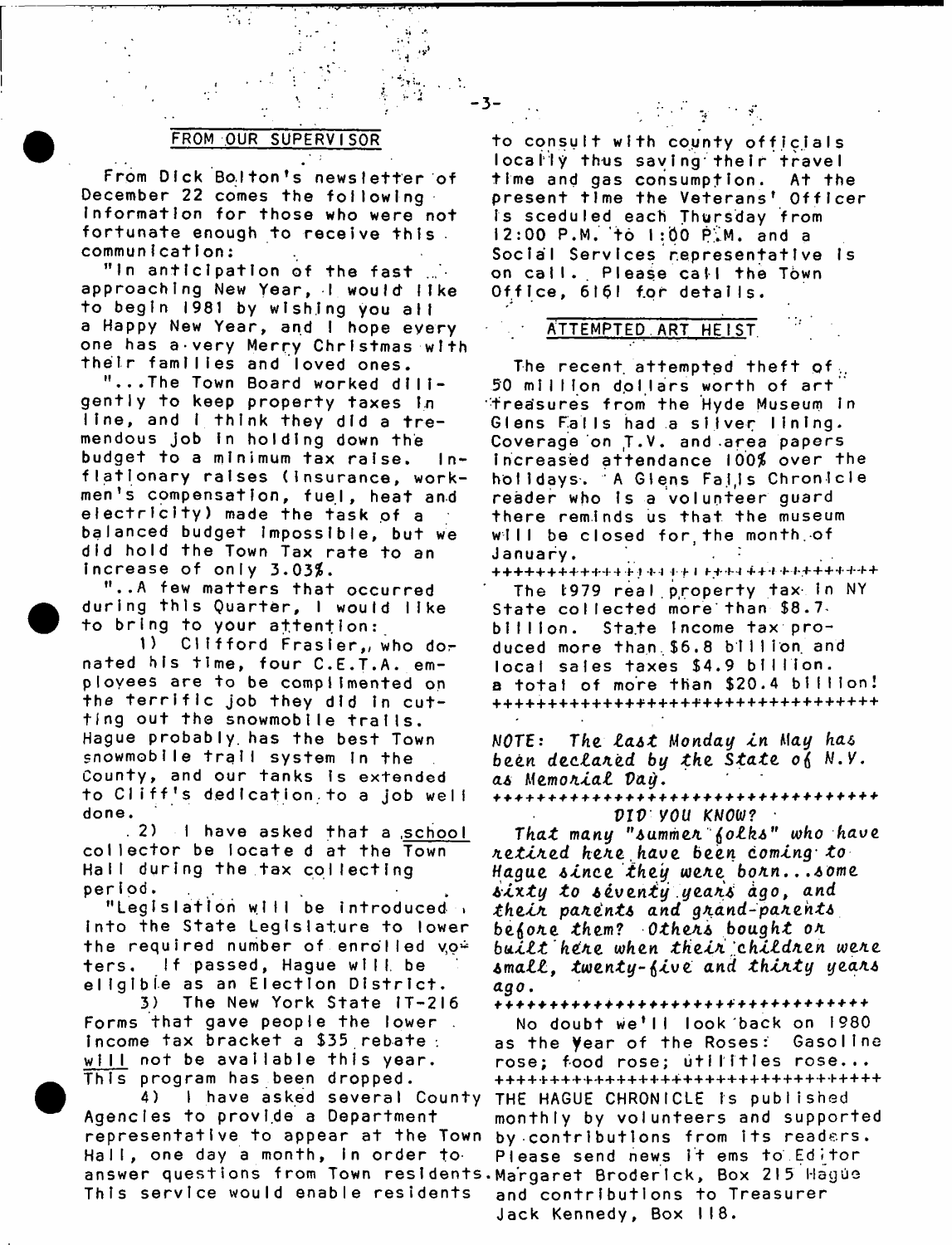# WEATHER OR NOT  $1/2/81$  **THE "HOLE" STORY**

December 1980 will go downlas<sup>.</sup> **the coldest on record. On Decem**ber I, It was the warmest, being 55°F at lake level, but by December 3 the mercury dropped to a **bl I s t e r y 2;5PF with 47 mph gust '** giving a wind chill of -18<sup>0</sup>F on  $\cdot$ Graph Ite. First ice formed in bays on December 15 and the lake Is now frozen except for the last stretch of Hague Bay. If anyone **knows of the earliest recorded date of Old George freezing over, please send the Information to the** Hague Chronicie. The current **water temperature at the 18-In. . level is 35°F.** Total snow fall for December was 21 inches. The **total heating degree days to date were 3318,. compared to 259 6 for last year and the normal of 2869. T o calculate degree days you must take the high and the low reading** for a given-24 h**r.** period. Add **AFS these two readings and divide by** two.. This will give you the aver- The Ticonderoga Chapter of<br>age temperature. Subtract the American Field Service will **average temperature from 65 degreesits business meeting on Wed.** which is in theory a temperature Jan. 14 at 7:30 p.m. at the gives you the dally degree days. School. Coffee and dessert will Fuel is consumed for heating pur- be served. New members are welposes based on outdoor temperatures, come to join us at this meeting. thus less fuel is needed on warmer **days.**

**Now with .the lake frozen over** temperatures will tend to be a good bit colder. Remember to bun**dle up, even inside the house, as** we are all now keeping those thermostats lower. A nice hat and dry **socks are sure comfort; especially when sleepi.ng or sitting stlil. Also layered clothing.is much warmer than one heavy coat, since** it is the trapped air spaces about one's body - not thick layers **which keep you warm.**

Keep active in mind and body and **winter will be more pleasurable! Happy New Year,**

**Eloc** Salgoud.

\*\*\*\*\*\*\*\*\*\*\*\*\*\*\*\*\*\*\*\*\*\*\*\*\*\*\*\*\*\*\*\*\*\*\* **INFLATION SPONGE CAKE: ALL the** *atco, botviowzd.*

**A q u o t e f r o m a r e c e n t l et ter** from Ed Henry' in Wyomling. <sup>"I</sup> heard on **the news today that Amoco and Chev**ron have finally tied in all the wells they have drilled and it' is **the largest discovery of natural** gas in world history (about 148 **T R I L L I O N ' C u b i c f t . ) w h i c h .they s a y** Is enough to heat the U.S. for 150 . years. I think that is really ex-1 **citing and good news. It's neat** that i drilled one of the wells **that'helped outline this reservoir. (Carter Creek well)**<sup>"</sup> Note: \His parents, Dottle and Jack visited this well in June 1979, **A:fascinating experience! The Car ter Creek Well where Ed worked from 9/7 8 to 11/79 -was drilled by .** Loffland Bros. It is approximately **47 miles north by east of Evanston, W y . . :**

**age temperature. Subtract the American Field Service will hold** when heat is not needed. This **Resource Center, Ticonderoga High** 

# **U.S. SNOWSHOE CHAMPIONSHIPS**

**From Warren County Tourism we have the following report.**

**Lake Luzerne, N.Y.: The third National Snowshoe Championships of the U.S. Snowshoe Association will be held at Forest Lake on Sat. and** Sun. Jan. 17 and 18, the Lake **Luzerne Chamber of Commerce, which** Is sponsoring the event in cooper**ation with the Lake Luzerne Chapter of the USSA, has announced.**

**We are glad to be able to bring** some events in Warren County to **the attention of our readers. Most of the communications we receive from Warren County Tourism immediate release arrive too late for** our publication...MB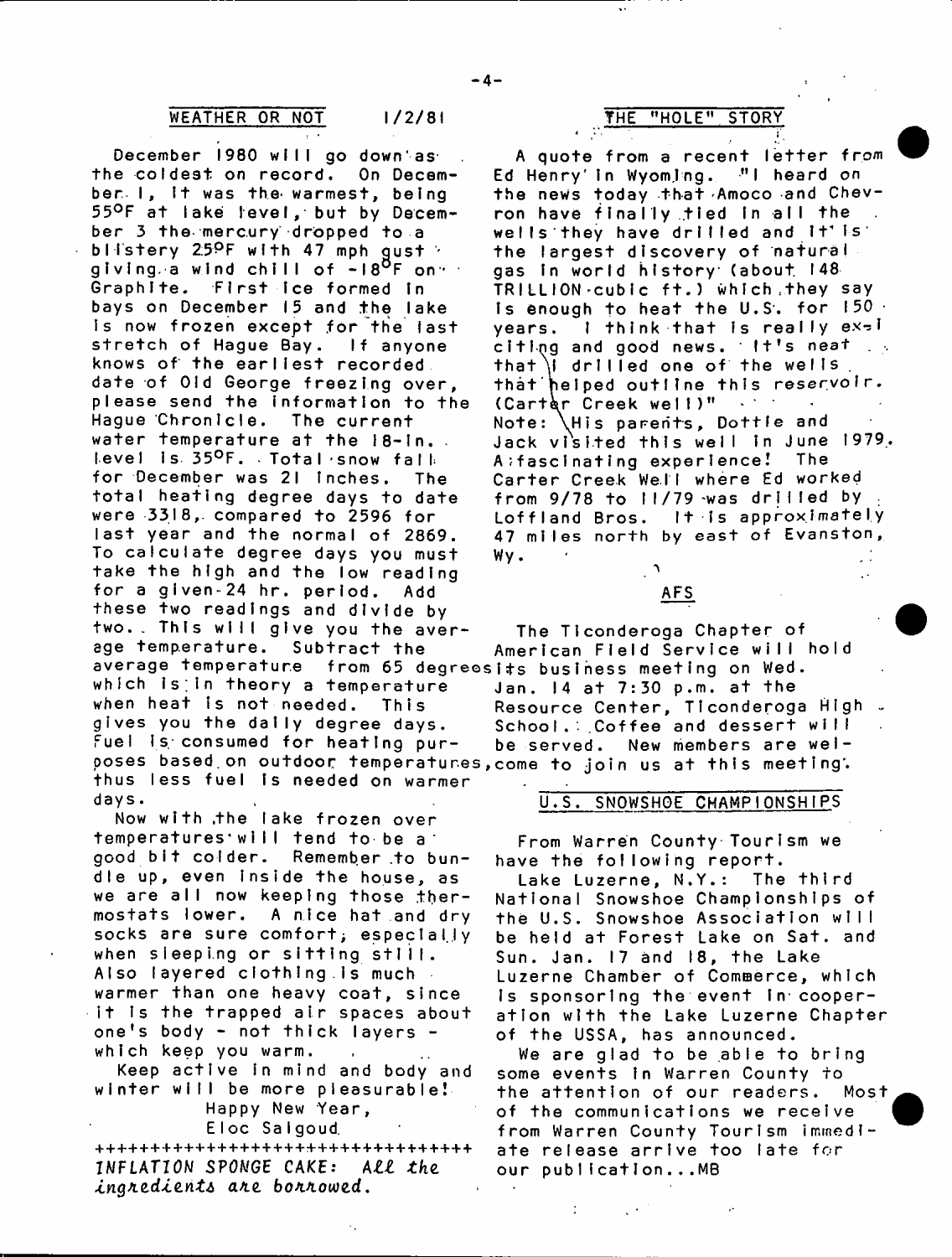- Married Pamela Bullock of Haque **to Reed Davis of Pittsfield, NH on D e c e m b e r 27 In H a g u e .**
- King, Sr., on December 6 in **Doylestown, Pa.**

resident of Bass Bay Rd., on Dec. **9 In Sarasota, FI.** 

Correction - The name of Dr. Jeana Cole's husband was sent to us incorrectly as MUIR. It is John **McLean MURRAY.**

# **HAPPY REUNION**

**Which kind lady reunited two Army buddies 37 years after W.W.2? Fred Spreeman would like to** thank **her for giving Ellis Jennings** Fred's Hague address. She must have noticed Jenning's request in **the D.A.V. magazine and supplied The Information. Fred told us of their last meeting on Saipan at** which time Ellis was wounded. Irene the final game. **and Fred made the trip to Medical** Lake, State of Washington for a real Thanksgiving reunion. A warm **w e l c o m e a w a i t e d t h e m In t h i s l i t t l e 8C-56. Arthur Belden of Hague town 100 miles from St. Helens. The delightful fortnight ended too quickly. Fred and Ellis reminisced about army days while Myrtle was** the gracious hostess. been a touching reunion for we **iearned that Major Spreeman was the last person Jennings had seen be**fo<mark>re his evacuation to Hawaii – way sunny</mark> view of life in Hague. **back then.**

<sub>\*\*\*\*\*\*\*\*\*\*\*\*\*\*\*\*\*\*\*\*\*\*\*\*\*\*\*\*\*\*\*\*\*\*</sub> On Wednesday night, Dec. 17, a h.t & run driver ran into and ex**tensively damaged the lattice work** and stone pillar at the Dlifton's **home. Fortunately the culprit was found and apprehended.**

*in the moaning***.** *i t* **.**

# **SOUNDINGS ELEMENTARY ART ON TV**

المحامل والموارد والمرادي

**p l e d - E d n a K i n g , w i d o w of C. P e r r y Traveling Fine Arts Exhibit and** - Joseph Howard Garlick,former on exhibit at the Adirondack Cen-Mrs. Faye Gough's Ticonderoga ele-**.mentary art students were recently** featured on WPTZ Channel 5 News, engaged in creating puppets for the **c o n s t r u c t i n g a l i f e - s i z e p a p e r - m a c h e coach for the Cinderella spring** musical. In May these will be **t e r M u s e u m . T h i s Is p r o b a b l y the f i r s t " a r t e x h i b i t o n w h e e l s " In the North Country by elementary** school students. In addition, the **elementary school chorus was feat u r e d w h i l e r e h e a r s I ng- for-Parents'' Open House.**

## **BASKETBALL TOURNEYS**

**During the Christmas holidays both the Varsity and Junior Varsity** Basketball teams participated in **t o u r n a m e n t s . -**

**The Varsity team won the Moriah Christmas tournament, defeating** Morlah by a score of 62-48. BILL Brennan, who resides in Hague In **t h e s u m m e r r e c o r d e d 16 p o i n t s In**

**The Junior Varsity team won the Sentinel JV Basketball Classic,'** defeating Moriah by a score of **"was the key figure off the boards** ripping down 16 rebounds and add -  $\frac{1}{2}$ Ing 14 points." BELDEN WAS ALSO **NAMED THE MOST VALUABLE PLAYER. Congratulations!**

> ++++++++++++++++++++++++++++++++++ **I** hope THE CHRONICLE can con**tinue to reflect its optimistic** Along with Dr. Lewis Thomas, Chan-" cellor of the famed Memorial **SIoan-KetterIng Cancer Center, " Y o u 'd t h i n k t h a t t h e m e r e f a c t of e x i s t i n g w o u l d keep us all in a c o n t e n t e d d a z z l e m c n t . Y c u 'd t h i n k w e 'd n e v e r s t o p d a n c i n g . " . . . M I g B r o d e r i c k**

**He** *who hoot***4** *with the. owl\* a t i i \$ e i& tike, a piano* **-** *what you* **"** *night cannot \*oaa with the eagle\* get out* **otf** *i t depend\* on how you play*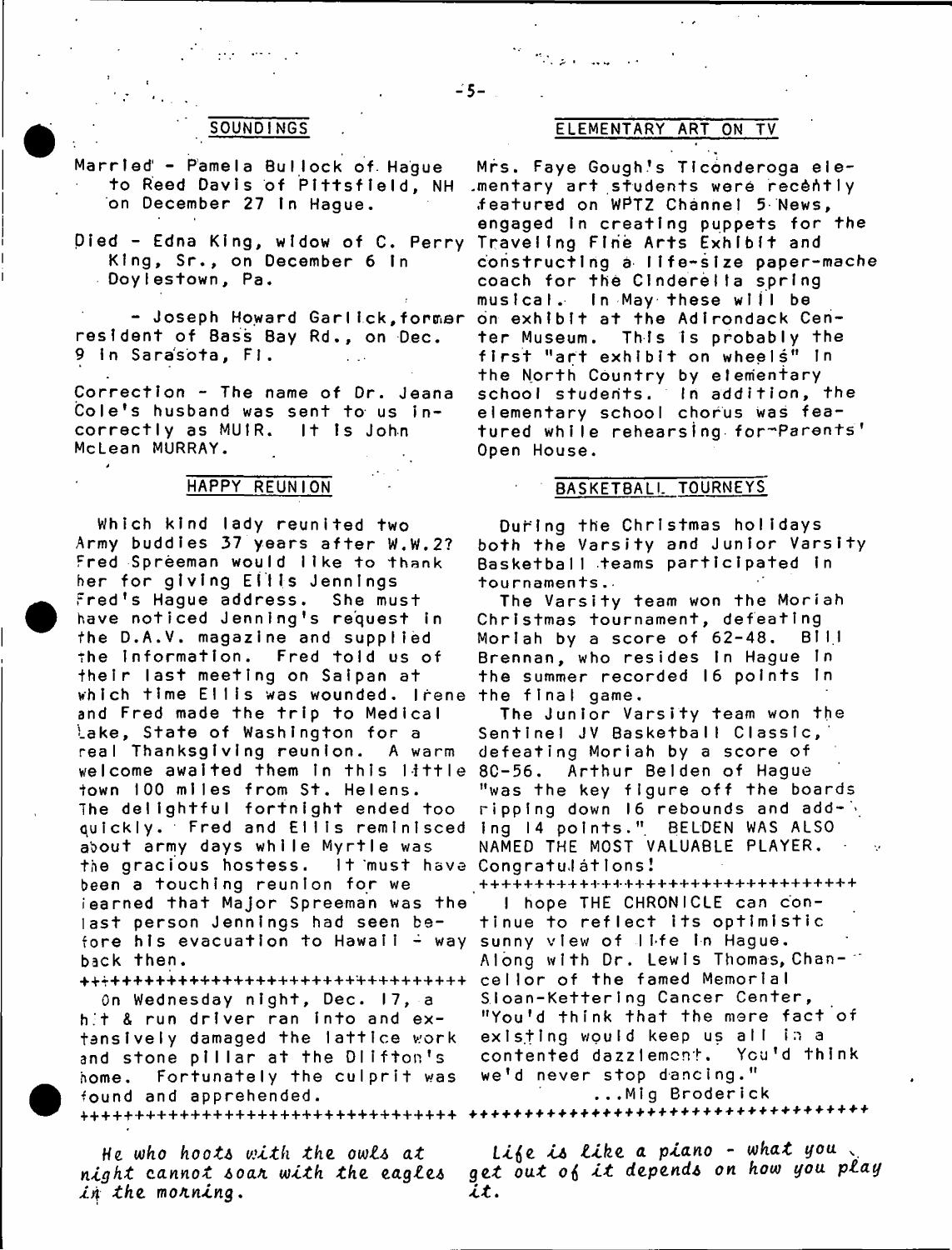# **HAGUE HISTORICAL SOCIETY HAGUE ARTS FAIR**

**The Hague Historical S oc i e t y held Its Christmas Party on Dec. 17 at the helm of the Hague Arts Fair and his wife Bea and son, Doug, presided over the' Christmas tree,** the top of a stunning fresh green spruce, about 12 ft. tall, 8 ft. wide (topped by Doug). Bea served ? 27, 1973. Mrs. Catherine Brock **delicious treats; then members sat** in a semi-circie, each describing some memento. Items ranged from  $\sim$  has been a tremendous success **an.American wooden butter mold to 1 Japanese "netsuke" (tiny carved** figures); a powerful wood bow from **the western plains; an.old mlcror\*** scope; artifacts dug up on the **shores of northern Lake George** (French & Indian Wars); winsome black silk parasols and fan; ele<sup>2</sup> gant small silver sheath that might have carried one's silver tooth  $\cdot$ pick! A soapstone African bowl; an **iron sheep-shearer** (and an aside **on how the sheep wa.s held so that** the shearing could be done); a silver locket - by a NY jeweler before the turn of the century - stillalbum of school groups and of the **holding intertwined strands of hair, b o y s and- g i r l s bal l t e a m s .of .the** locks of loving husband and wife; **post cards, picturing handsome old t i l e s In N Y C s u b w a y s t a t i o n s ; a** large Dutch wooden shoe; in it, an **orange.and "hay" for Santa and his re I n d e e r .**

NOTE: Dec. **1971 Hague Historical Society Meeting, "Members exhibited** toys dating back more than 50 **years." IDEA for Dec. 1981?**

# WHO IS THE SCROOGE IN OUR MIDST?

**During the very happy pre-Christ**mas season, a note of sadness was **injected. Two wreaths were sto'en From the windows at the Hague Super Carnival, Feb. 21 & 22. Market. The new proprietor, Art** Steltz had made an all-out effort  $t$  to decorate his store for the season. One can imagine his dis**appointment when, he arrived one** morning to find the wreaths had ... been snatched. We hope the thief has a rea! guilty conscience. He **shouId have!**

the home of President Bob Cole. He since 1974 has announced her resig-Mrs. Adra Seerup who has been at **nation.**

> **The Idea for this fair originated With Mr. & Mrs. Rudolph Meola and Was presented at a meeting on Feb. ■chaired the first fair which was** Theld on August 4. The Arts Fair **each year, drawing on exhibitors from a wide area, and a record number of visitors.**

For a number of years the Hague Chamber of Commerce has been spon**soring this event. We hope they'** will be successful in finding a **repj a c e m e n t f o r M r s . S e e r u p , w h o** has done such an outstanding job. **Any voIunteers?**

 $\#$  + + + + + + I + + + + + + + 1 + +  $\pm$  and and it is a set of  $\#$  the  $\#$ **I** wish to thank the following

**people for gifts of pictures: Mr. Meola for recent ones..**

Madeline Hutchinson for an old **e a r Iy 3 0 1s o' .**

**Penny Bolton for two- groups of pictures of grades.**

**Clifton West> Town Historian 1-++++-!- +**

A prosperous New Year to the **gallant Chronicle staff with lots of news; responsive readers; and the fortitude to quote "keep sending" come what may.**

**...Glny Shattuck**

+ + + -}-+ H - + H ' + + + + + -|- + -(- + 4 - H ' + + + + - f ' + ' H ' + ' + + ■ + + +

Make your plans now for the **Fish and Game Club's Winter**

**50/50 WINNERS FOR DECEMBER \$ 2 5 M a r t I n ' F I t z g e r a I'd \$15** Diane Frasier., **\$ I 0 L o r I F i sh**

> $\mathcal{L}(\mathcal{D})$  $\epsilon=1/2$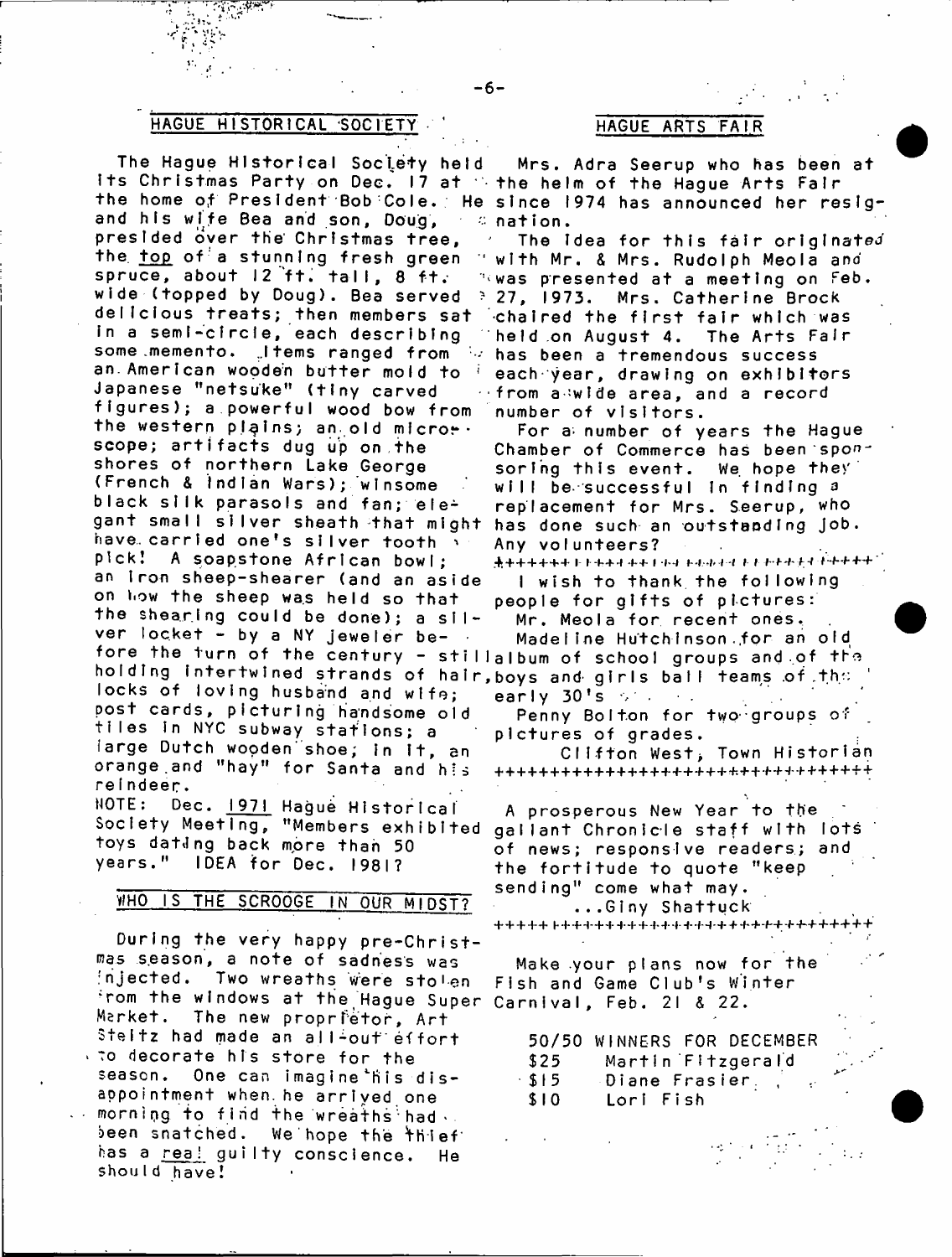| HAGUE IS OUR TOWN |  |                                     |
|-------------------|--|-------------------------------------|
|                   |  | (Reprinted from May 1974 Chronicle) |

799 The P

 $\mathbf{f}$ 

 $\mathcal{L}$  , i.e.,

÷

In an article in the October 1973 Issue of Reader's Digest, the peo**ple who make up the population of Block Island, a small island lying** in Long Island Sound midway between **the coast"of Rhode Island and Long Island, were characterized accord**ing to their importance to the com**munity as "natives", the men and women born there; "off islanders",** people who may have spent a life**time on the island but who had the m i s f o r t u n e of being born elsewhere; " c o t t a g e people", those who spend the same amount of time on the is-Isnd but wl/b rent their dwelling';; "vacationers", those who also rent,** but for a shorter period; "tour $i$  sts", those who live in hotels cr rooming houses; and finally, "day **trippers", those who arrive on the** morning boat and depart in the **a f t e r n o o n .**

This is write similar to what we **h a v e in Hr** *\'ie* **- n a t i v e s , s u m m e r p o o p 1 e , cr- .'taqers , t o u r I sts , a n d people who are simply visiting the** area. Exchat that no one can move **from one oInssificaton to another.** A visiter finds he likes what he sees and comes back as a tourist for a two-week vacation. Next year he rents a cottage for the summer and later he buys It and becomes a **full fledged cottager. Finally the lure of his summer surroundings overtakes him and generally with retirement approaching, he becomes** a year-round residont. Haque becomes his town; it's his home.

In the Reader's Digest arricle **the author,^ one of the cottaoo p e o**  p!e describes a celebration honor**ing the Island's public health n u r s e a n d m e m b e r of t h e V o ! u n J» e o r R e s c u e S q u a d w h o h a d s- e rv** *o***d t h o** community well through hurricanes, shipwrecks, fires, even plane **crashes. the author had ho-on j n**vited to airond the fesilvities **but felt t:;e e v e n t w a s c o r t a i n t o b e a time- o ' g r e a t I n t i m a c y for h h e i s 1 a n I;. r s a n d h e d j d n 71 w a n t** to attend ac a conspictous ation.

**However, his wife pointed out that** in the fifteen years they had spent their summers on the island, they had called on the nurse In time of need and they owed it to her to **attend. So they went.**

There were many speeches by **civic leaders extolling the kindly deeds of the honored guest but what startled the author was the mention of the date when the nurse** had first come to the island. It **w a s 1958, the very year the author h a d s t e p p e d a s h o r e .**

**He wrote: "This was'about the** first community event I had at**tended. The postmistress had** waved at me because...I<sup>.</sup>had<br>waved at her first. The merchants waved at her first. **and civic leaders had greeted me** warmly because I had finaily groeted them in friendliness. **The lesson here was simple yet** profound - you recelve back from a community what you first out **Into It.**

**As the author drove homo that afternoon, he th o ught about his status on the island. "We were s t I ! ' ' c o t t a g e p e o p I e ? " , h e mused. "Whot had changed was** that I now understood the com**parative unimportance of the c a t e g o r y ."**

On reaching the narrow lang which icd to his land, he stopped **tha car beside his signpost. The top sign on the post read "Miller" t h e . h o i T o m one. " N o T r e s p a s s i n g \* • v** Then, he concludes, "I got out of **fhe car and knocked the bottom** sign off." ...Emil Seerup + -1 + -»\* + + 4- f + H H -M- + + + f"M *II I*-T J- + + + + + + + + +

Eiiiie DeGraff quotes Isaac Stern, violinist: "What I hope for most is an understanding of the ceep need and unmatchable value to our society of Arts Educatlon...a basic clyillzed necessity (for) every child in the **c^vnf** *f* **y , o f ur-ot i o n o f t h e a r t o f** living, not an occasional secial **euori'ritiCr t " n**

+ + H t + r i--r-t--i--t\*+ + + ')- + -l- + + + -l"l\* + + + + +

**This time like all t i m e s , is a** very good one if we but know what to *•.\** o -with I h E m e r s o n

 $\ddagger$